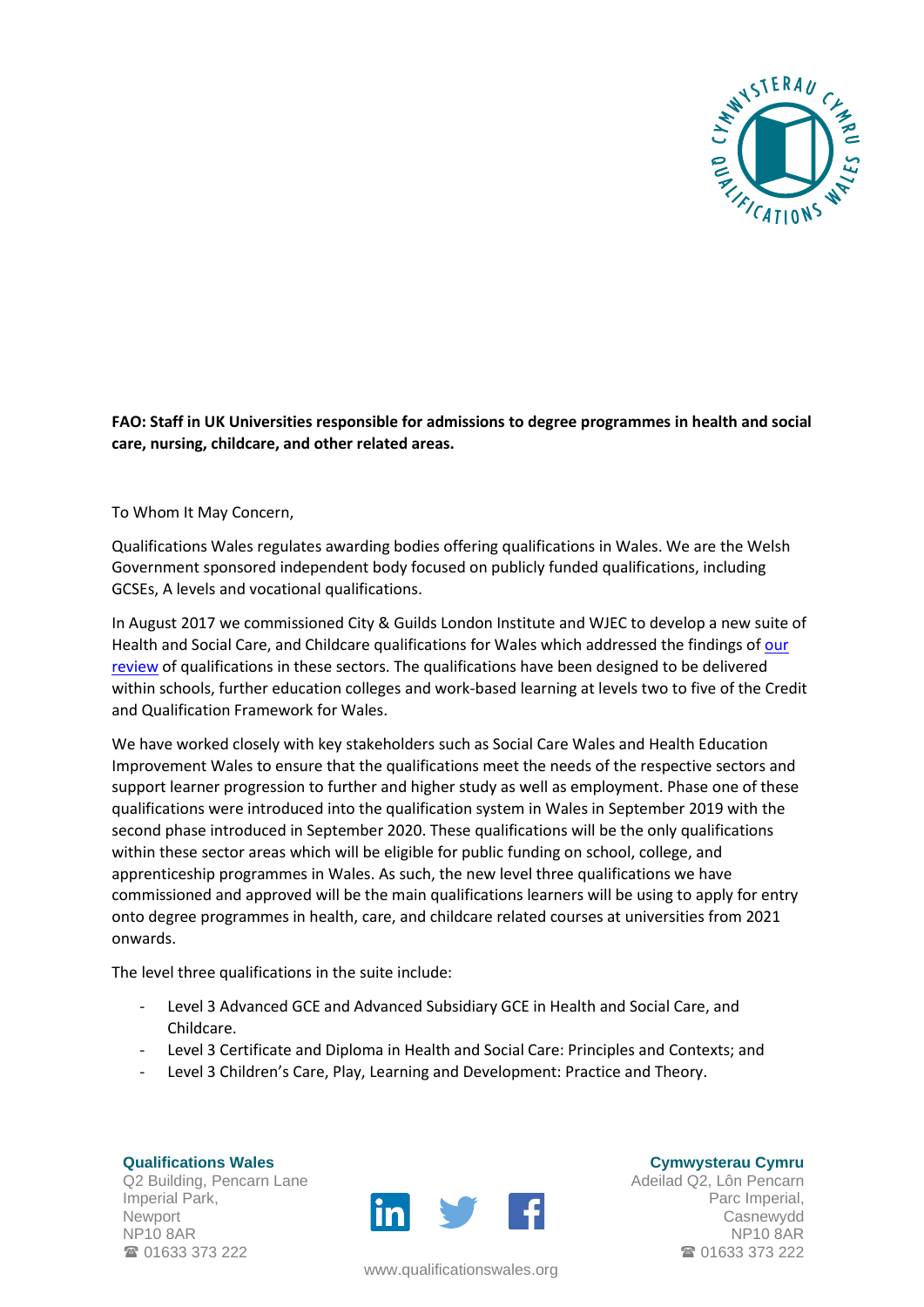These qualifications are replacing a range of current level three qualifications such as Health and Social Care Diplomas and Diplomas in Children's Care, Learning and Development.

As well as being developed in collaboration with a variety of stakeholders, these new qualifications have been scrutinised through Qualifications Wales' robust approval process. We are confident that the qualification content is fit-for-purpose and relevant, and that the assessments are valid and reliable.

In the process of development, we have also worked with representatives of higher education institutes here in Wales and with UCAS to ensure that appropriate UCAS tariff points have been allocated. I attach a breakdown of these points in [Appendix A](#page-2-0) for your reference.

I trust that you and your institution will have assurance that learners who complete these qualifications will be well equipped with the knowledge, understanding and skills which are required for success on your respective programmes.

For more information about each of the qualifications, City and Guilds London Institute and WJEC have created a dedicated bilingual website which can be found at the link below:

## <https://www.healthandcarelearning.wales/>

If you have any queries or require further assistance regarding these new qualifications, please do not hesitate to contact Dan Tromans, Senior Qualifications Manager at Qualifications Wales (daniel.tromans@qualificationswales.org). Dan will be happy to discuss any questions or concerns you may have.

Yours faithfully

Bulu

Philip Blaker **Chief Executive Officer**